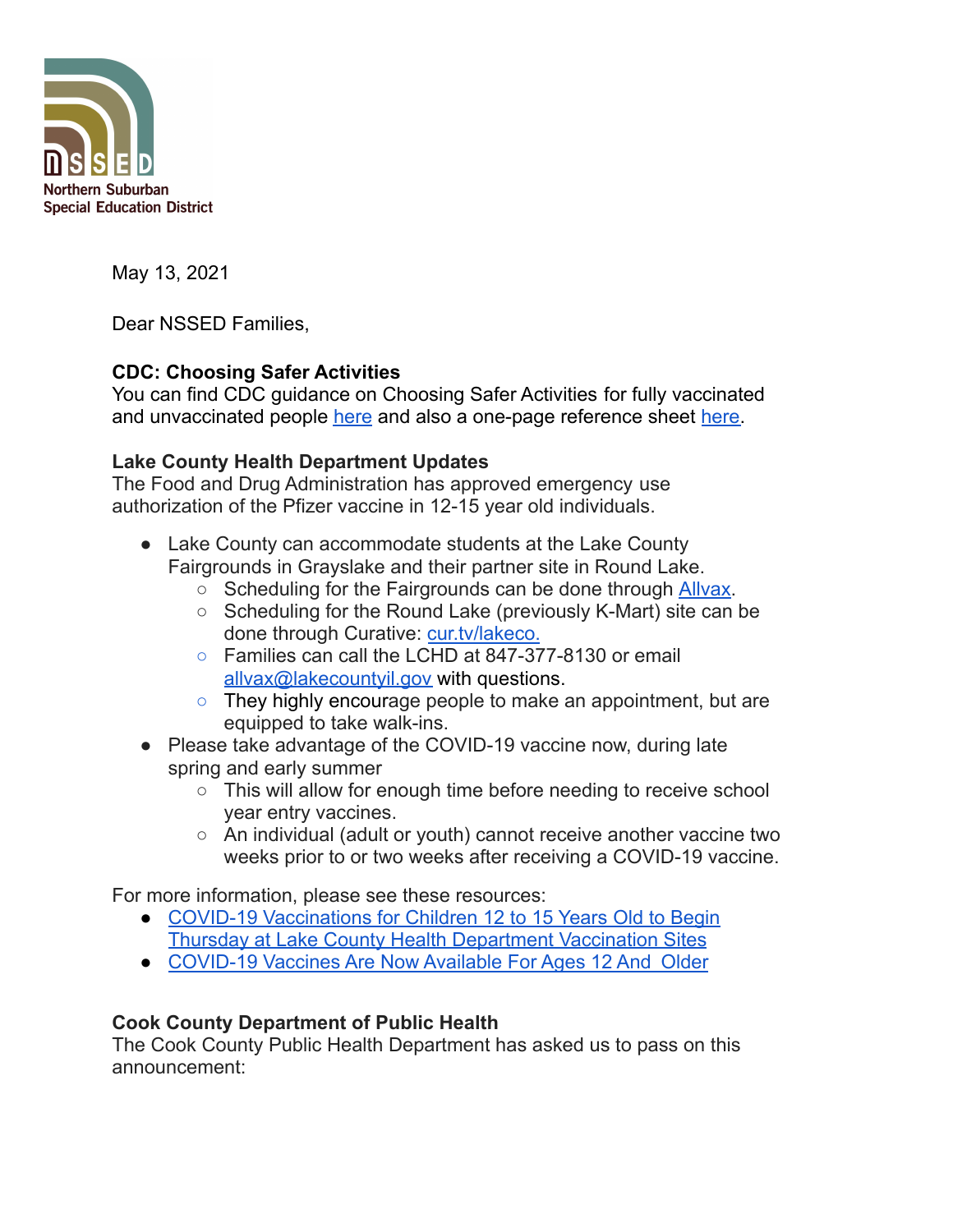# *COVID-19 Vaccine Available for All Children Age 12+*

The U.S. Food and Drug Administration (FDA) and the Centers for Disease Control and Prevention (CDC) recently approved the use of the Pfizer COVID-19 vaccine for all children age 12 and older.

- Beginning on Thursday, May 13, Cook County Health is offering everyone age 12+ the Pfizer COVID-19 vaccine free of charge at eight vaccination sites across the suburbs.
- Locations are in Des Plaines, Matteson, South Holland, River Grove, Forest Park, Thornton Fractional, West Leyden and Summit.
- You can make an appointment or just walk-in to any site.
- If you would like to make an appointment, visit [vaccine.cookcountyil.gov](http://vaccine.cookcountyil.gov/)
- Hours of Operation at Cook County Vaccination Sites are:
	- $\circ$  Monday Friday
		- Des Plaines, Matteson, South Holland, River Grove and Forest Park: 8AM-8PM
		- Thornton Fractional & West Leyden: 10AM-8PM
		- Summit 8AM-6PM
	- Saturdav
		- Des Plaines, Matteson, South Holland, River Grove and Forest Park: 8AM-6PM
		- Thornton Fractional & West Leyden: 8AM-6PM
		- Summit 8AM-6PM
- Patients are encouraged to bring their ID and insurance cards to their appointment. You will not be turned away if you do not have an ID or insurance card.
- Children under 18 must be accompanied by a parent or legal guardian to receive a vaccine.
- Children do not need to bring identification, however parents are asked to bring an ID.
- If a parent does not have an ID, they can confirm at the time of vaccination that they are their child's parent or legal guardian.
- More details about the COVID-19 vaccines and vaccination site locations are available at [www.myshotcookcounty.com/locations](http://www.myshotcookcounty.com/locations).
- We are now seeing the highest rates of COVID-19 infections in younger people. If we want children to return to school, sports and social activities as safely as possible, they should be vaccinated. It is our best chance at returning to in-person learning and normal activities.
- Public health officials are urging all eligible individuals to get vaccinated. Please speak with your family physician or pediatrician if you have any questions about vaccination.
- See these flyers for more information:
	- COVID-19 [Vaccinations](https://myshotcookcounty.com/wp-content/uploads/2021/05/JJ-Walk-ins-Welcome-Flyer-EN-051221.pdf) Walk Ins Welcome